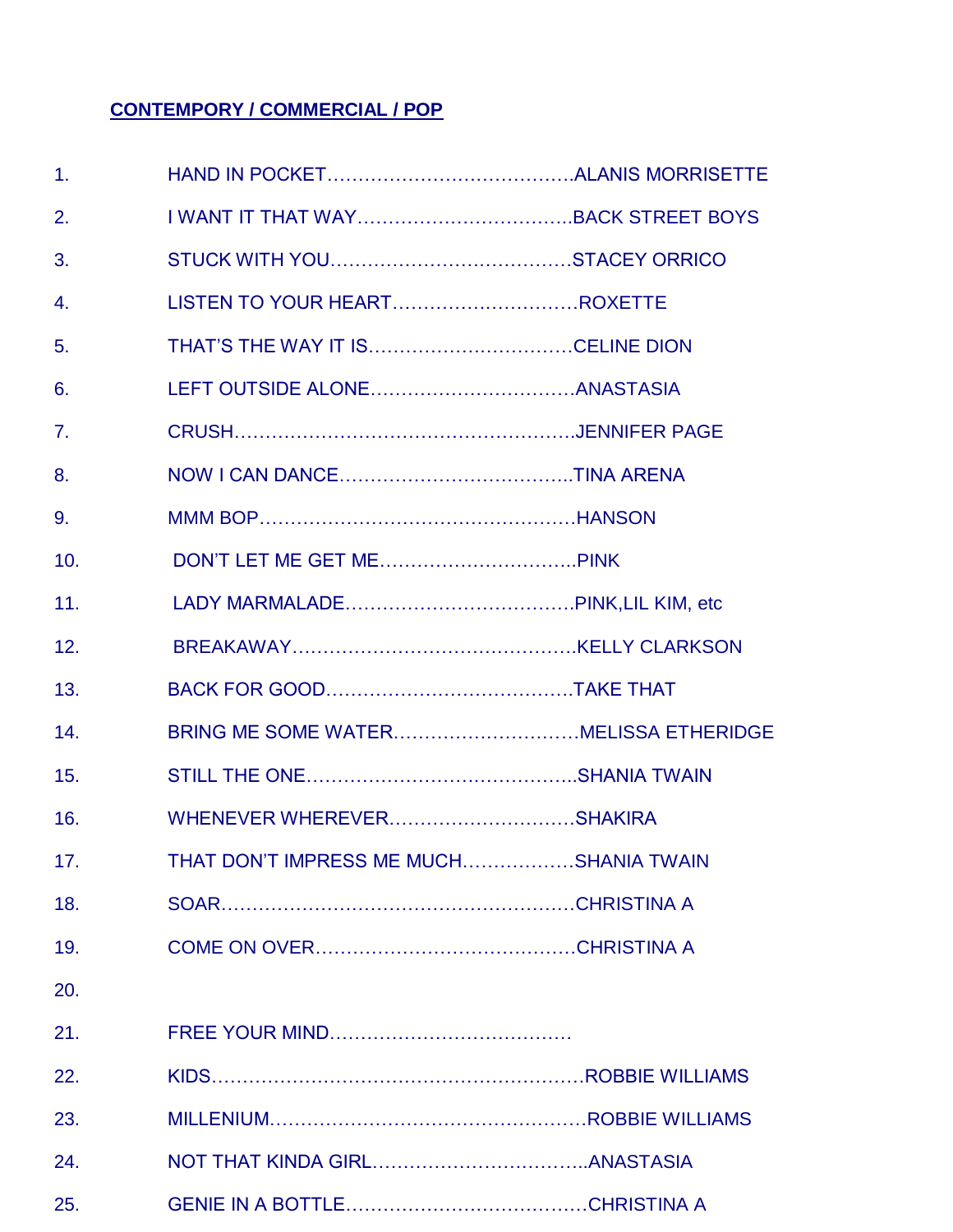| 26.        |                                     |  |
|------------|-------------------------------------|--|
| 27.        |                                     |  |
| 28.        |                                     |  |
| 29.        |                                     |  |
| 30.        |                                     |  |
| 31.        | MAN I FEEL LIKE A WOMANSHANIA TWAIN |  |
| 32.        |                                     |  |
| 33.        |                                     |  |
| 34.        |                                     |  |
| 35.        |                                     |  |
| 36.        |                                     |  |
| 37.        |                                     |  |
| 38.        | ALL THAT SHE WANTS                  |  |
| 39.        |                                     |  |
| 40.        |                                     |  |
| 41.        |                                     |  |
| 42.        |                                     |  |
| 43.        |                                     |  |
| 44.        |                                     |  |
| 45.        | EVERYBREATH YOU TAKETHE POLICE      |  |
| 46.        |                                     |  |
| 47.<br>48. |                                     |  |
| 49.        |                                     |  |
| 50.        |                                     |  |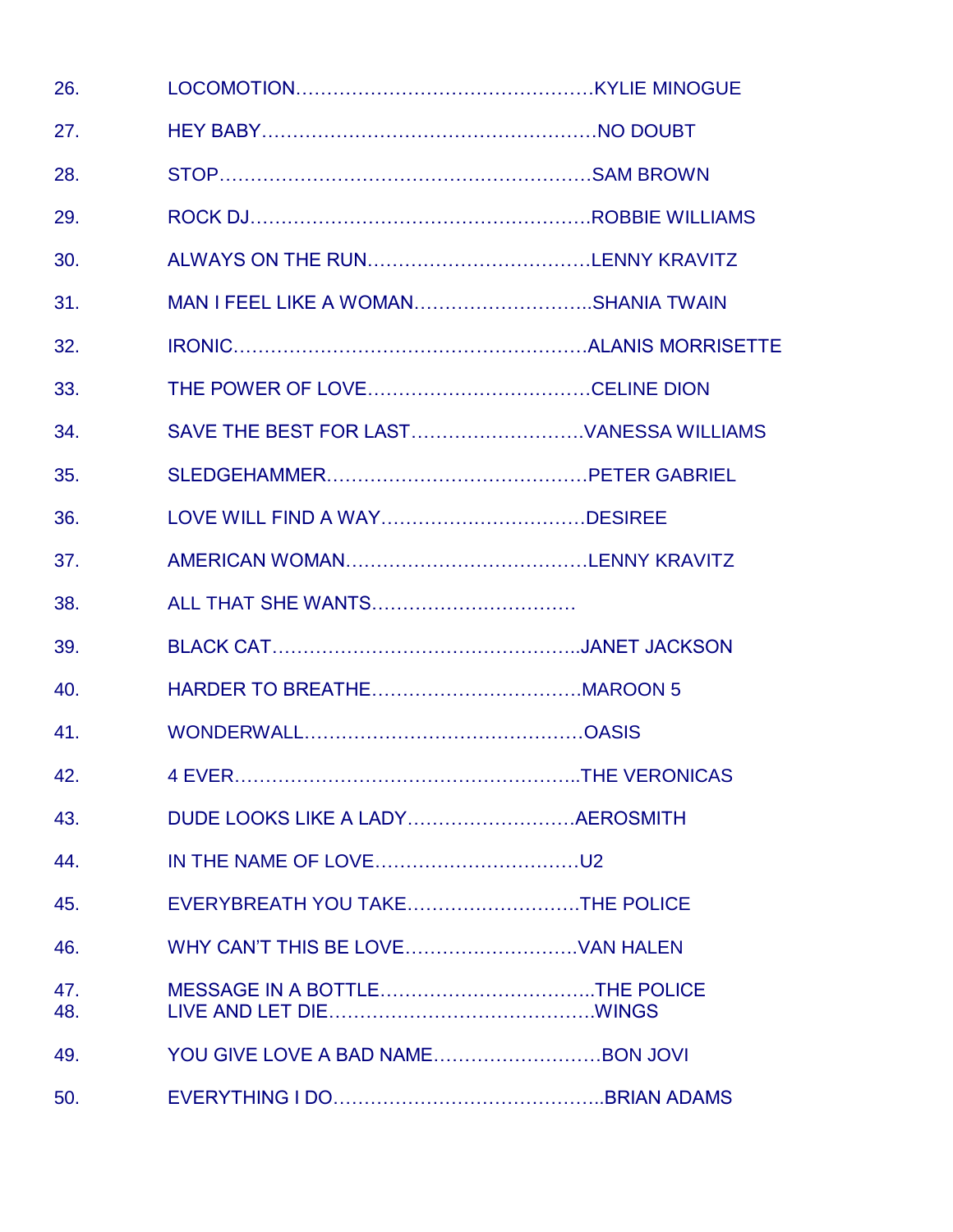#### **RETRO / DANCE**

| 1.               |                           |  |
|------------------|---------------------------|--|
| 2.               |                           |  |
| 3.               | IF YOU COULD READ MY MIND |  |
| $\overline{4}$ . |                           |  |
| 5.               |                           |  |
| 6.               |                           |  |
| 7.               |                           |  |
| 8.               |                           |  |
| 9.               |                           |  |
| 10.              |                           |  |
| 11.              |                           |  |
| 12.              |                           |  |
| 13.              |                           |  |
| 14.              |                           |  |
| 15.              |                           |  |
| 16.              |                           |  |
| 17.              |                           |  |
| 18.              |                           |  |
| 19.              |                           |  |
| 20.              |                           |  |
| 21.              |                           |  |
| 22.              | <b>ABBA MEDLEY</b>        |  |
| 23.              |                           |  |
| 24.              |                           |  |
| 25.              |                           |  |
| 26.              |                           |  |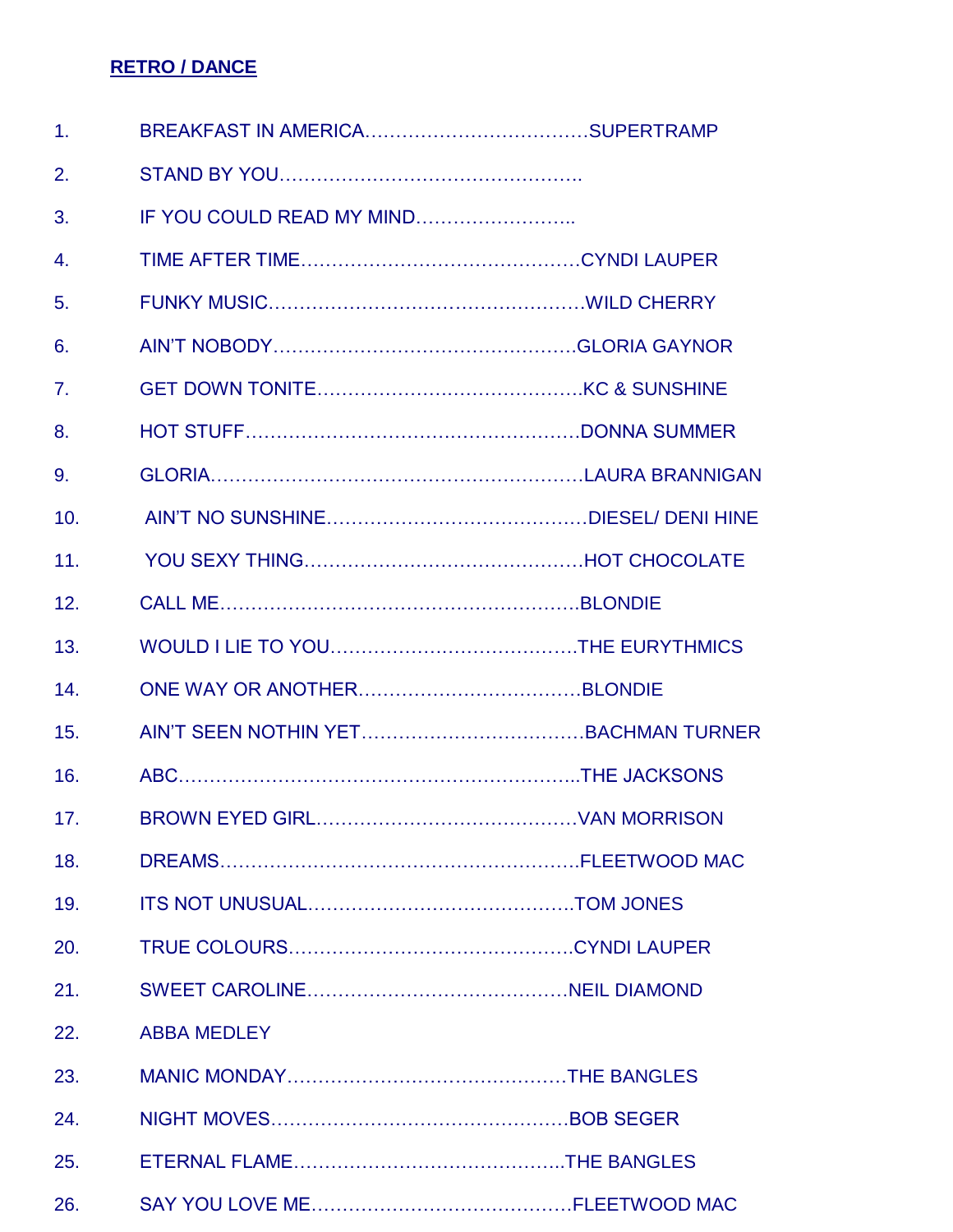| 27. |                                         |  |
|-----|-----------------------------------------|--|
| 28. |                                         |  |
| 29. |                                         |  |
| 30. |                                         |  |
| 31. |                                         |  |
| 32. |                                         |  |
| 33. |                                         |  |
| 34. | LOVE THE ONE YOUR WITH                  |  |
| 35. |                                         |  |
| 36. |                                         |  |
| 37. |                                         |  |
| 38. |                                         |  |
| 39. |                                         |  |
| 40. |                                         |  |
| 41. |                                         |  |
| 42. | FIRST CUT IS THE DEEPESTSHERYL CROWE    |  |
| 43. |                                         |  |
| 44. |                                         |  |
| 45. |                                         |  |
| 46. | WHILE MY GUITAR GENTLY WEEPSTHE BEATLES |  |
| 47. |                                         |  |
| 48. |                                         |  |
| 49. |                                         |  |
| 50. |                                         |  |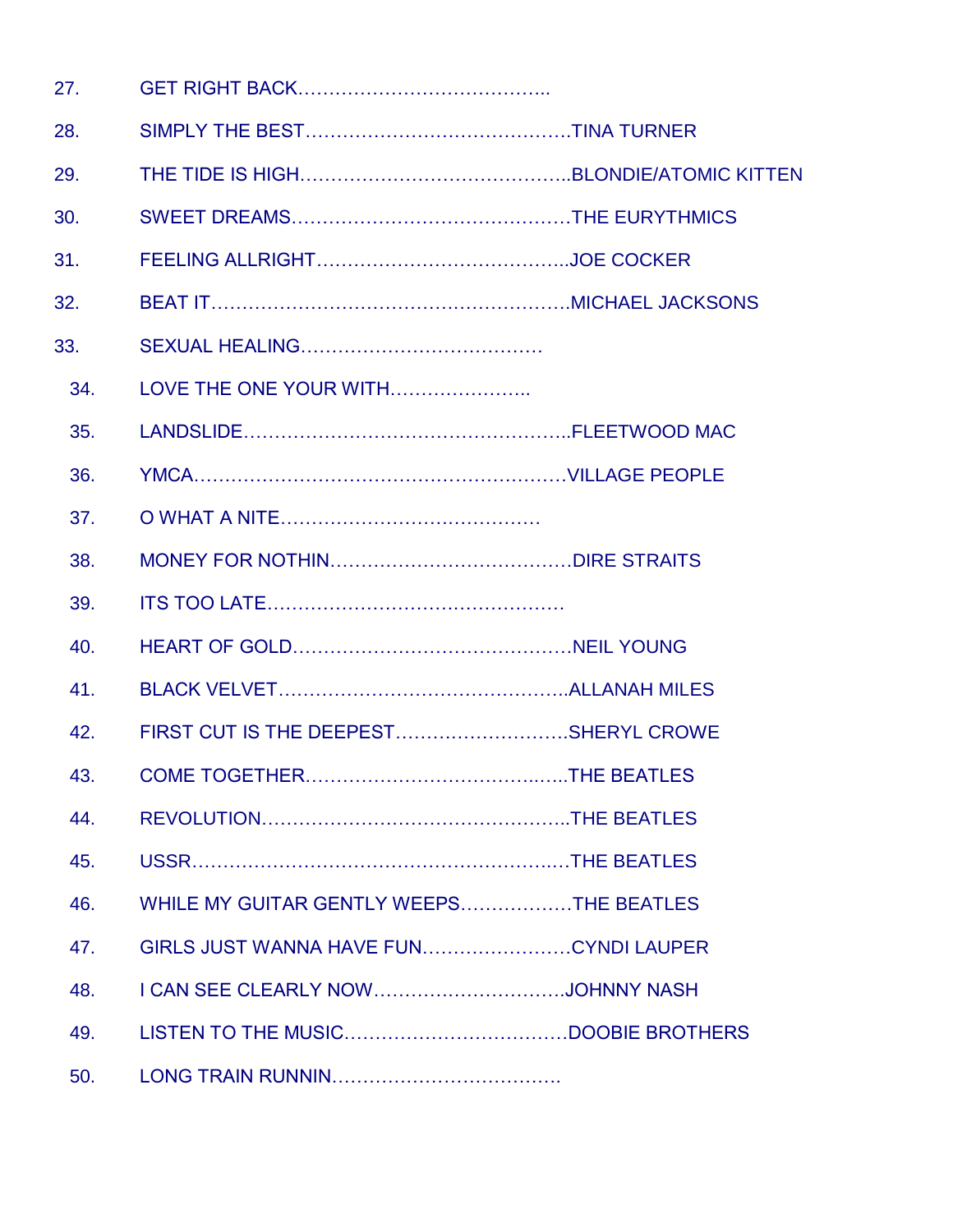## **ACOUSTIC**

| $\overline{1}$ . |                       |        |
|------------------|-----------------------|--------|
| 2.               |                       |        |
| 3.               |                       |        |
| 4.               |                       |        |
| 5.               |                       |        |
| 6.               |                       |        |
| 7.               |                       |        |
| 8.               |                       |        |
| 9.               |                       |        |
| 10.              |                       |        |
| 11.              |                       |        |
| 12.              |                       |        |
| 13.              |                       |        |
| 14.              | I CANT STAND THE RAIN |        |
| 15.              |                       |        |
| 16.              |                       |        |
| 17.              | <b>LIFE FOR RENT</b>  | . DIDO |
| 18.              |                       |        |
| 19.              |                       |        |
| 20.              |                       |        |
| 21.              |                       |        |
| 22.              |                       |        |
| 23.              |                       |        |
| 24.              |                       |        |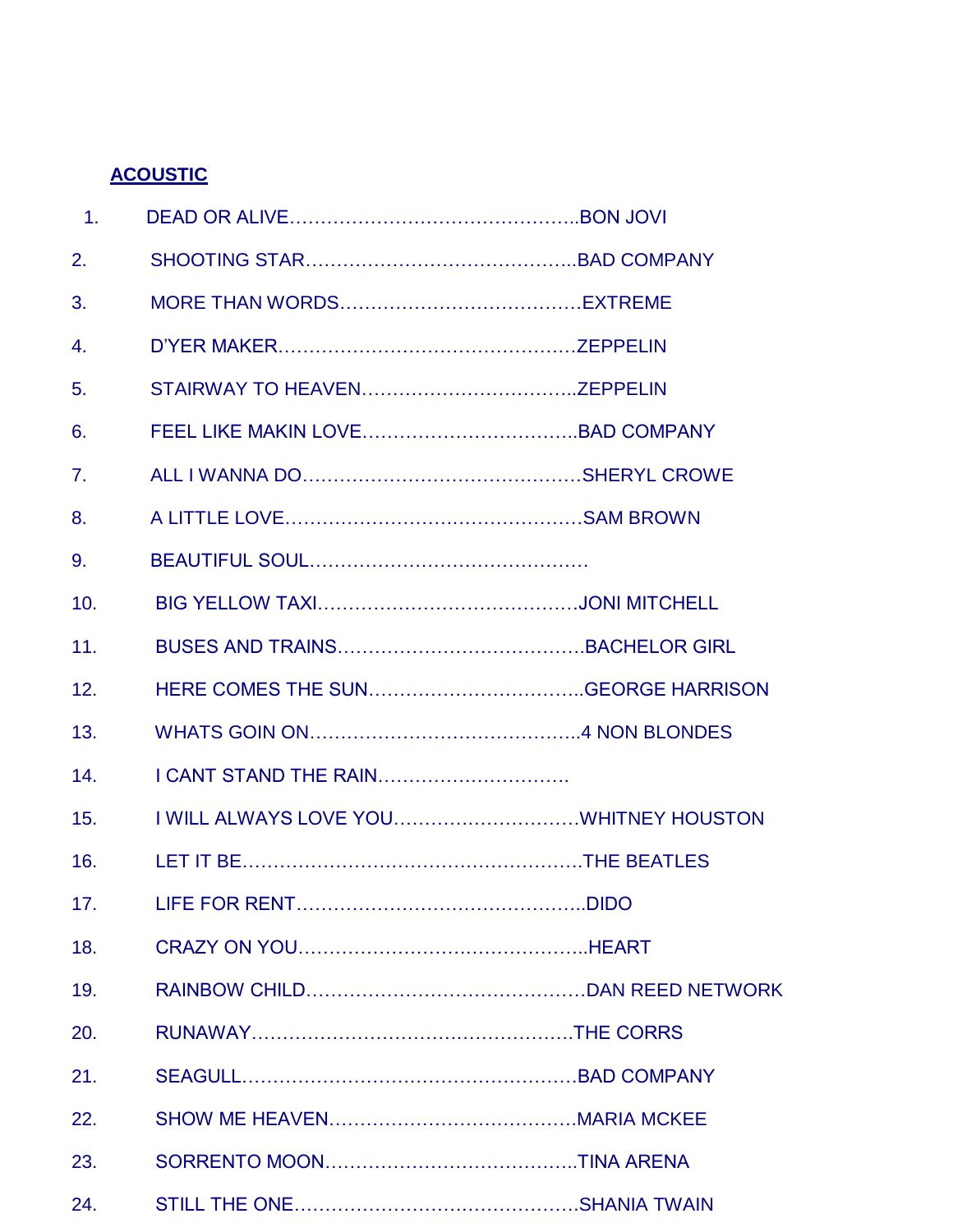| 25. |                                         |  |
|-----|-----------------------------------------|--|
| 26. |                                         |  |
| 27. |                                         |  |
| 28. |                                         |  |
| 29. |                                         |  |
| 30. |                                         |  |
| 31. | WHAT IS & WHAT SHOULD NEVER BE ZEPPELIN |  |
| 32. |                                         |  |
| 33. | YOU'VE GOT A FRIENDJAMES TAYLOR         |  |
| 34. |                                         |  |
| 35. | WIND BENEATH MY WINGSBETTE MIDLER       |  |
| 36. |                                         |  |
| 37. |                                         |  |
| 38. |                                         |  |
| 39. |                                         |  |
| 40. |                                         |  |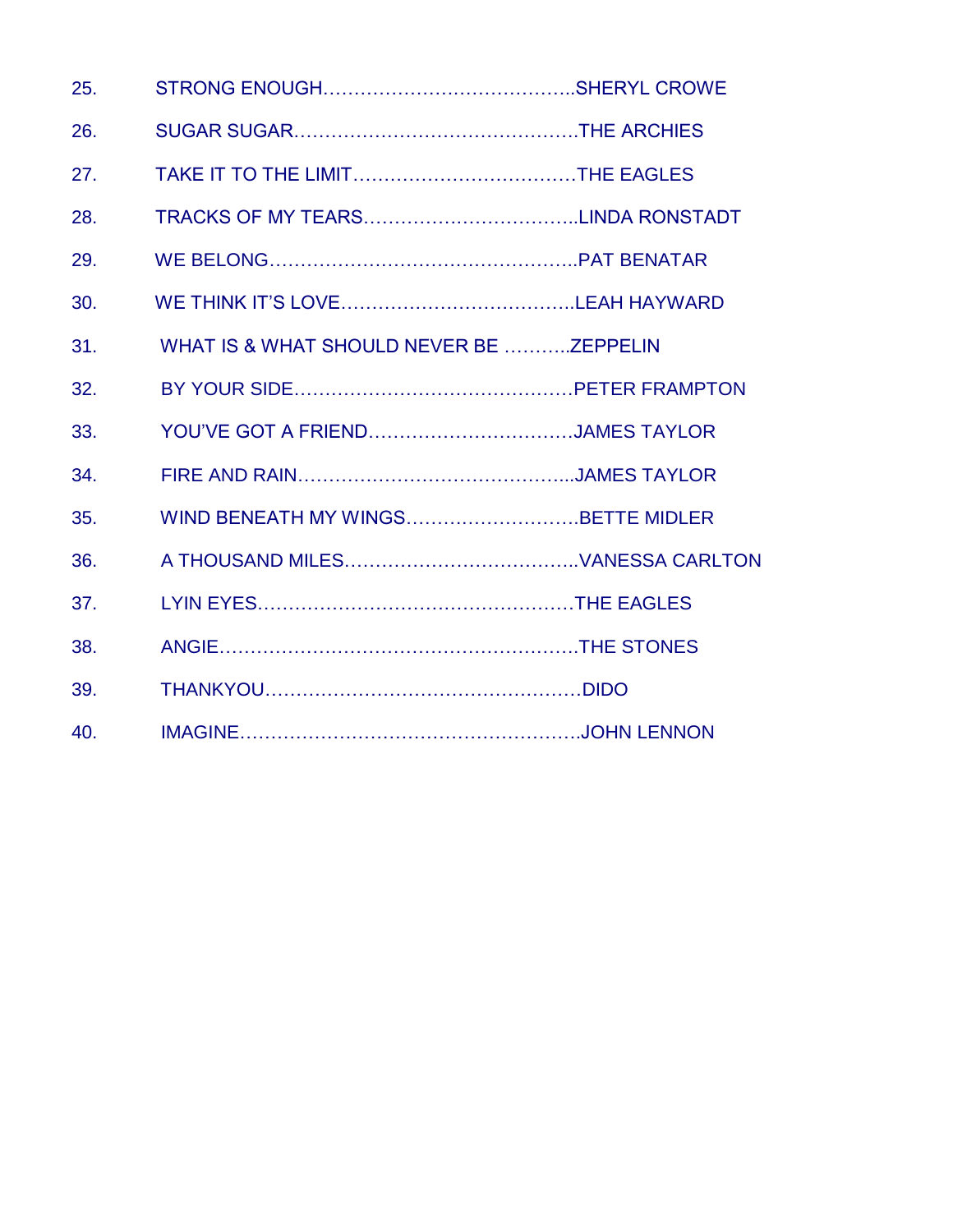### **COUNTRY / STANDARDS & CONTEMPORY**

| $\mathbf{1}$ . |                                      |  |
|----------------|--------------------------------------|--|
| 2.             |                                      |  |
| 3.             |                                      |  |
| 4.             |                                      |  |
| 5.             |                                      |  |
| 6.             |                                      |  |
| 7 <sub>1</sub> |                                      |  |
| 8.             |                                      |  |
| 9.             |                                      |  |
| 10.            |                                      |  |
| 11.            |                                      |  |
| 12.            |                                      |  |
| 13.            |                                      |  |
| 14.            |                                      |  |
| 15.            |                                      |  |
| 16.            | SAVE THE LAST DANCE FOR MEJIM REEVES |  |
| 17.            | YOU ARE MY SUNSHINE                  |  |
| 18.            |                                      |  |
| 19.            |                                      |  |
| 20.            |                                      |  |
| 21.            |                                      |  |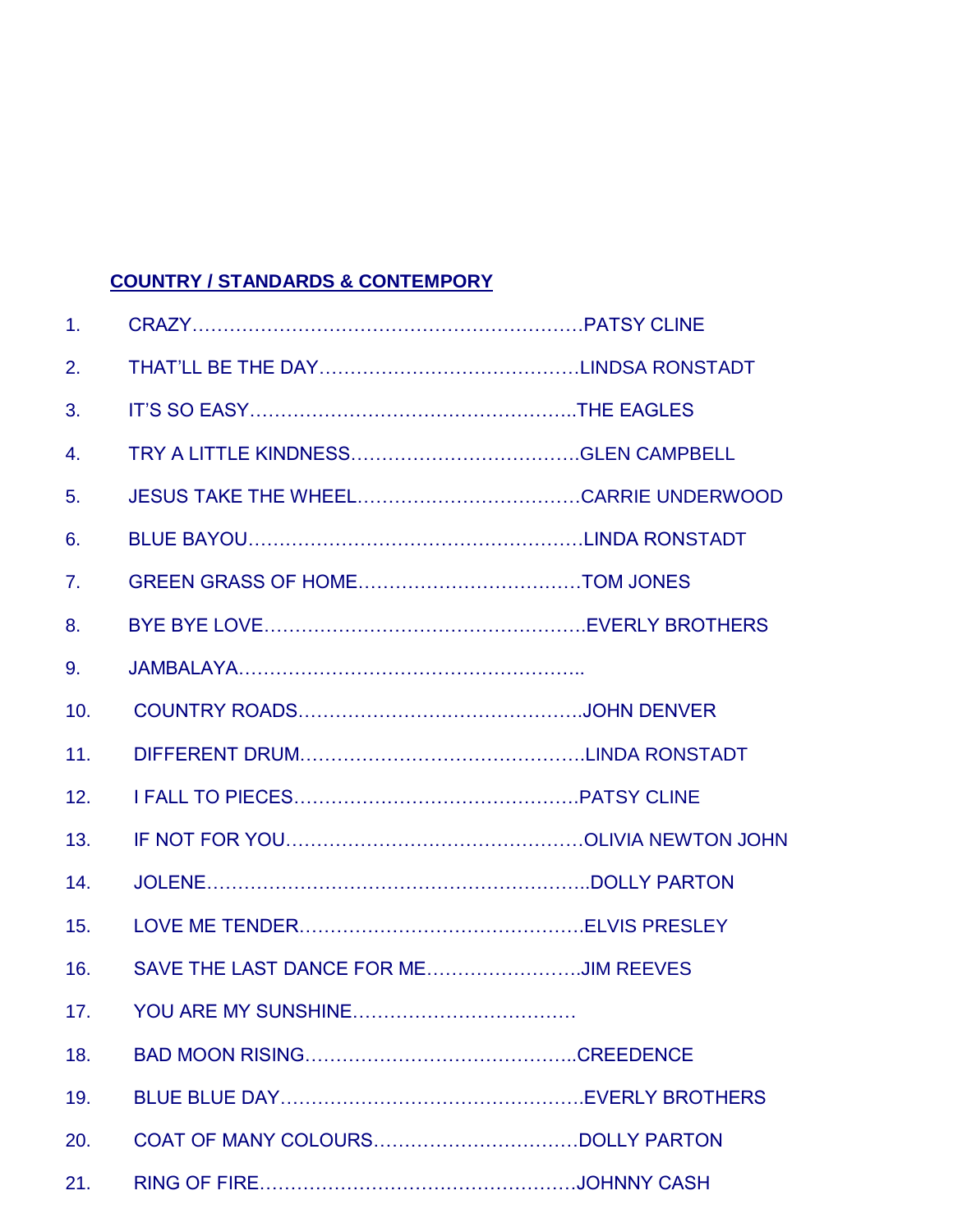| 22. |                                        |  |
|-----|----------------------------------------|--|
| 23. |                                        |  |
| 24. |                                        |  |
| 25. | WILL YOU STILL LOVE ME TOMORROW        |  |
| 26. |                                        |  |
| 27. |                                        |  |
| 28. |                                        |  |
| 29. |                                        |  |
| 30. |                                        |  |
| 31. |                                        |  |
| 32. | IF YOUR NOT IN IT FOR LOVESHANIA TWAIN |  |
| 33. |                                        |  |
| 34. |                                        |  |
| 35. |                                        |  |
| 36. |                                        |  |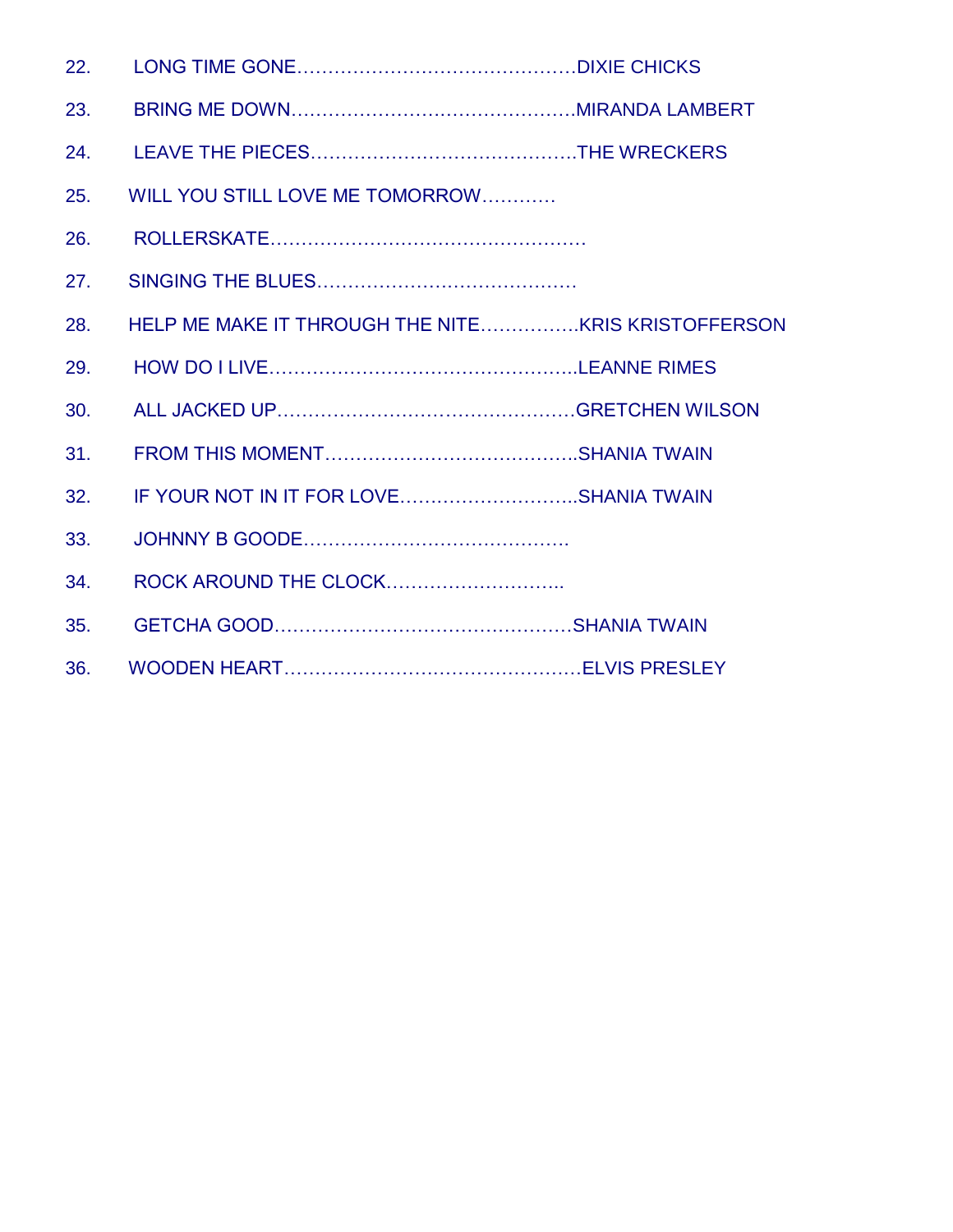#### **CLUB DANCE**

- 1. BREAK MY STRIDE
- 2. SEXY EYES
- 3. RIDE THE TRAIN
- 4. ANOTHER NIGHT
- 5. ROCKIN FOR MYSELF
- 6. THE KEY
- 7. EVERYBODY ON THE FLOOR
- 8. SET YOU FREE
- 9. SON OF A GUN
- 10. WRAP ME UP
- 11. EVERYBODY DANCE NOW
- 12. YOU SURE DO
- 13. HOT HOT HOT
- 14. GIVE IT UP
- 15. IF I CAN'T HAVE YOU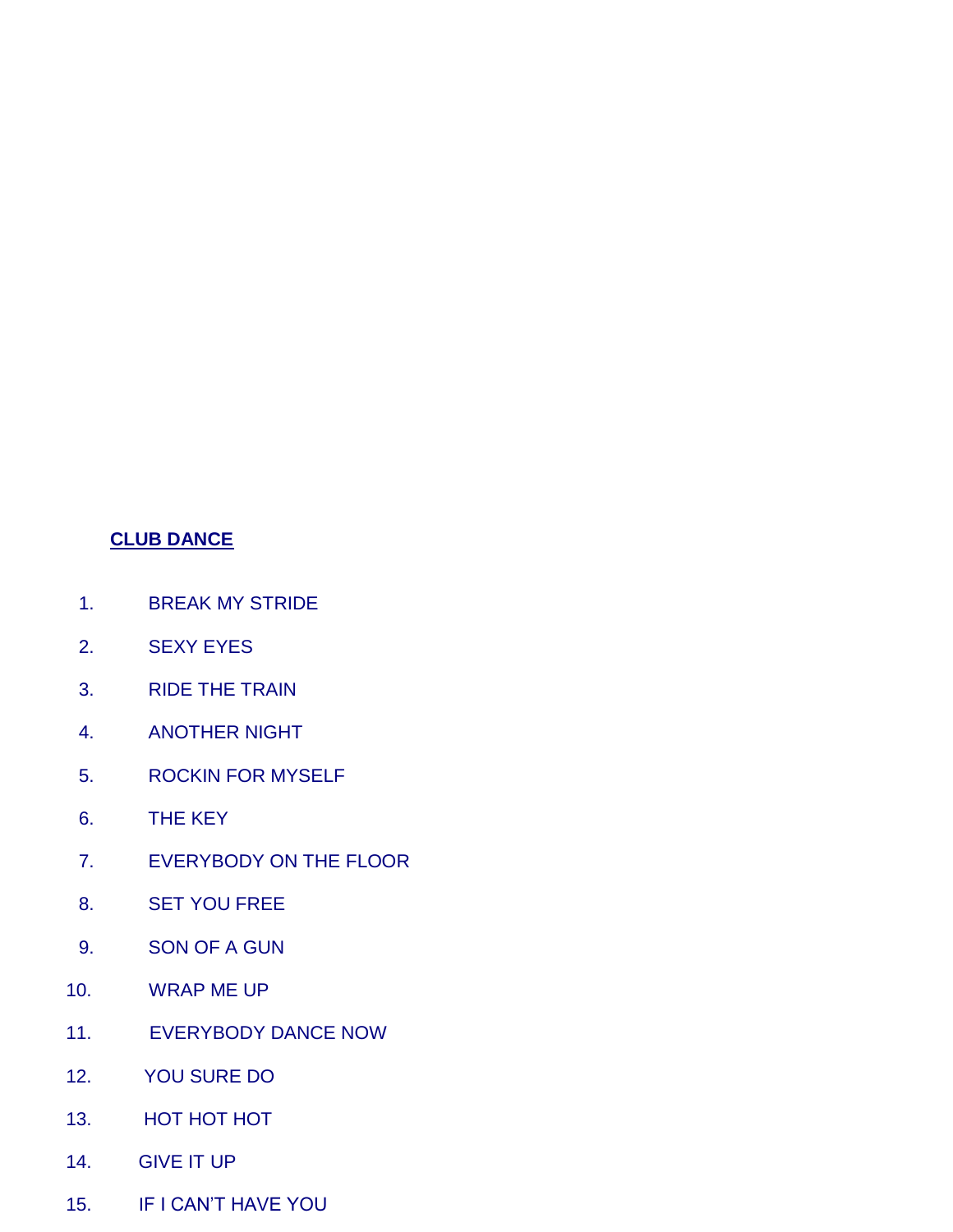# **ROCK**

| 1 <sub>1</sub>   |  |
|------------------|--|
| 2.               |  |
| 3.               |  |
| $\overline{4}$ . |  |
| 5.               |  |
| 6.               |  |
| $\overline{7}$ . |  |
| 8.               |  |
| 9.               |  |
| 10.              |  |
| 11.              |  |
| 12.              |  |
| 13.              |  |
| 14.              |  |
| 15.              |  |
| 16.              |  |
| 17.              |  |
| 18.              |  |
| 19.              |  |
| 20.              |  |
| 21.              |  |
| 22.              |  |
| 23.              |  |
| 24.              |  |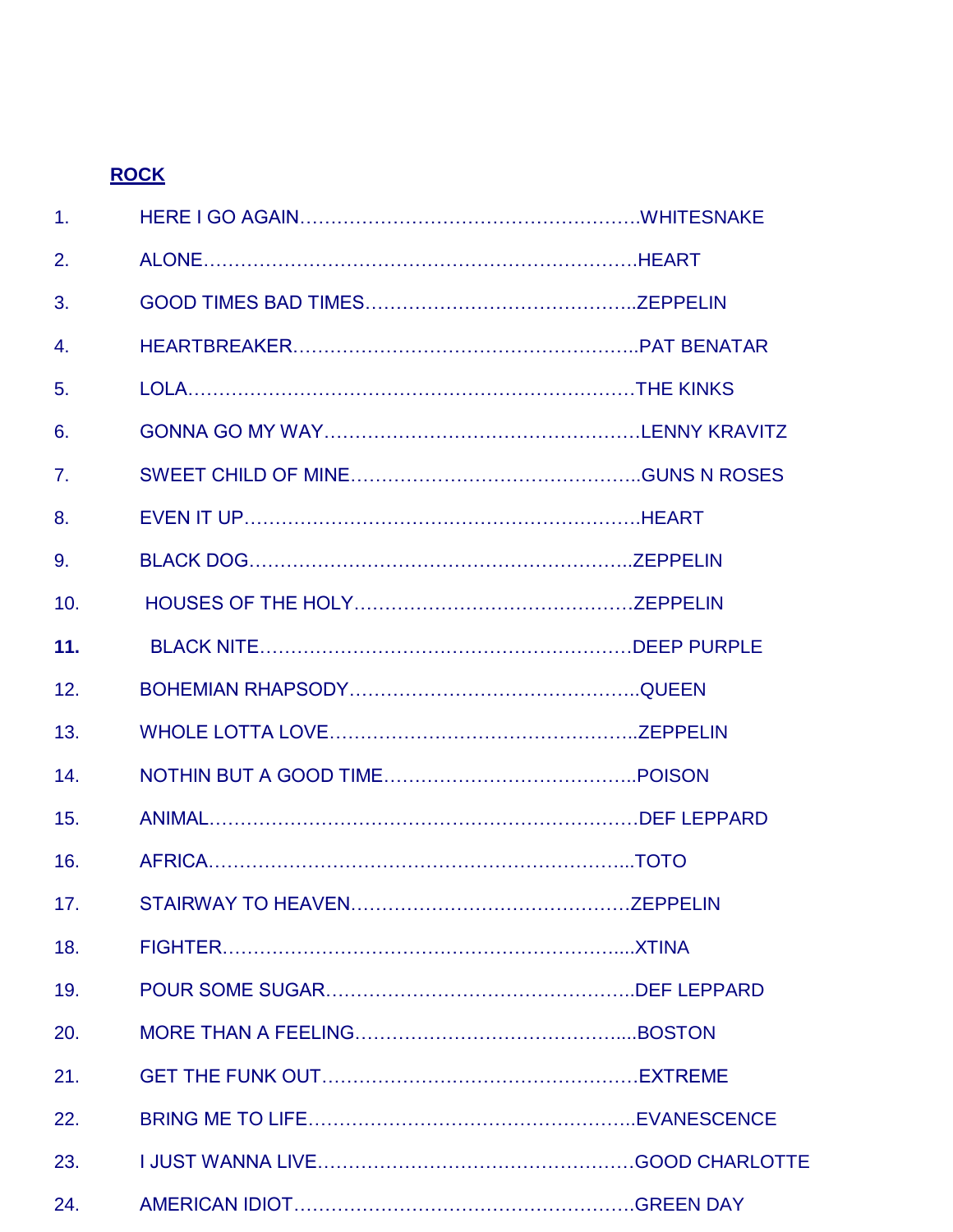25. HOLIDAY…………………………………………………………GREEN DAY

| 26. |  |
|-----|--|
| 27. |  |
| 28. |  |
| 29. |  |
| 30. |  |
| 31. |  |
| 32. |  |
| 33. |  |
| 34. |  |
| 35. |  |
| 36. |  |
| 37. |  |
| 38. |  |
| 39. |  |
| 40. |  |
| 41. |  |
| 42. |  |
| 43. |  |
| 44. |  |
| 45. |  |
| 46. |  |
| 47. |  |
| 48. |  |
| 49. |  |